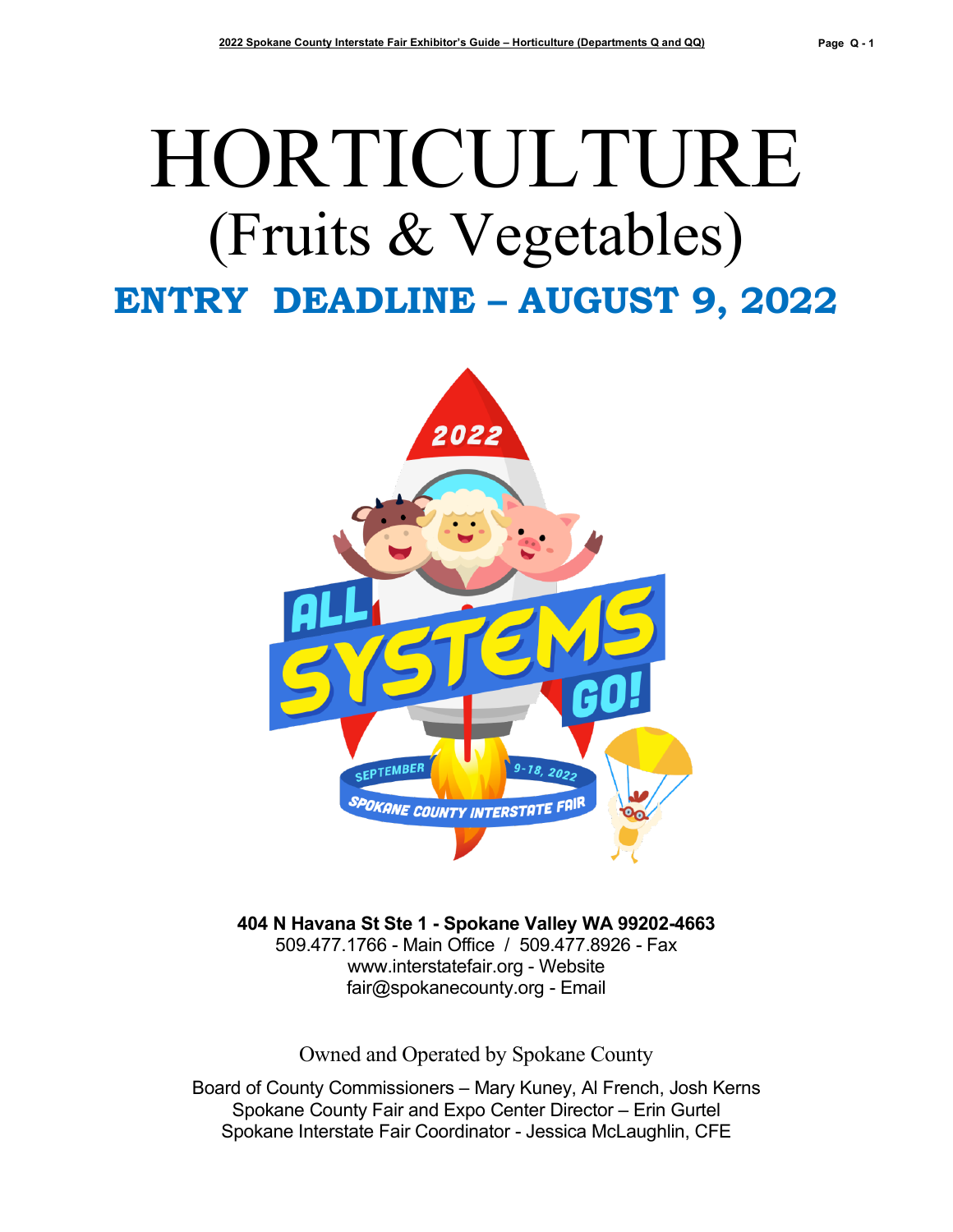

As promised, we are returning to a more traditional fair this year and we want to thank all of those that participated in 2021 for their understanding and support! For those that were unable to join us…welcome back! Change continues to be inevitable and thus you'll see some differences, but we feel strongly that these changes only continue to strengthen the fair as a whole and showcase your amazing handiwork. Should you have some spare hours to share in September, we would ask you to consider joining our team and attending the Job Fair scheduled for July. We could use your expertise! Again, thank you for being a part of this year's Interstate Fair! Below is a list of this year's changes to the Horticulture Department. We'll see you in September!

- 1. All horticulture entries will be displayed in the Ag. Building.
- 2. Exhibitors are asked to pick up entry tags and complete them prior to arriving with their exhibit.
- 3. The maximum of 20 items in Class 14 has been lifted. We can't wait to see all of your entries!
- 4. Corn (best and tallest stalk) and sunflowers (roots intact) have been reinstated to the largest vegetable class for 2022.
- 5. Giant Pumpkins must be picked up between 9:00 a.m. and 3:00 p.m. After 3:00 p.m., forklifts will not be available for loading exhibits.
- 6. Exhibits in Class 13 (Largest Vegetables) must meet the minimum weight listed or they will be transferred into Class 14 (Vegetables) permitting the exhibitor has not already submitted a similar entry in Class 14.

## **Special Acknowledgements**

The Spokane County Interstate Fair would like to thank those that helped make this year's event a success. **Without the help of these willing contributors and volunteers, the show would not have been possible.**

# MARK AND MARY JEPSEN GARDENERS OF SPOKANE

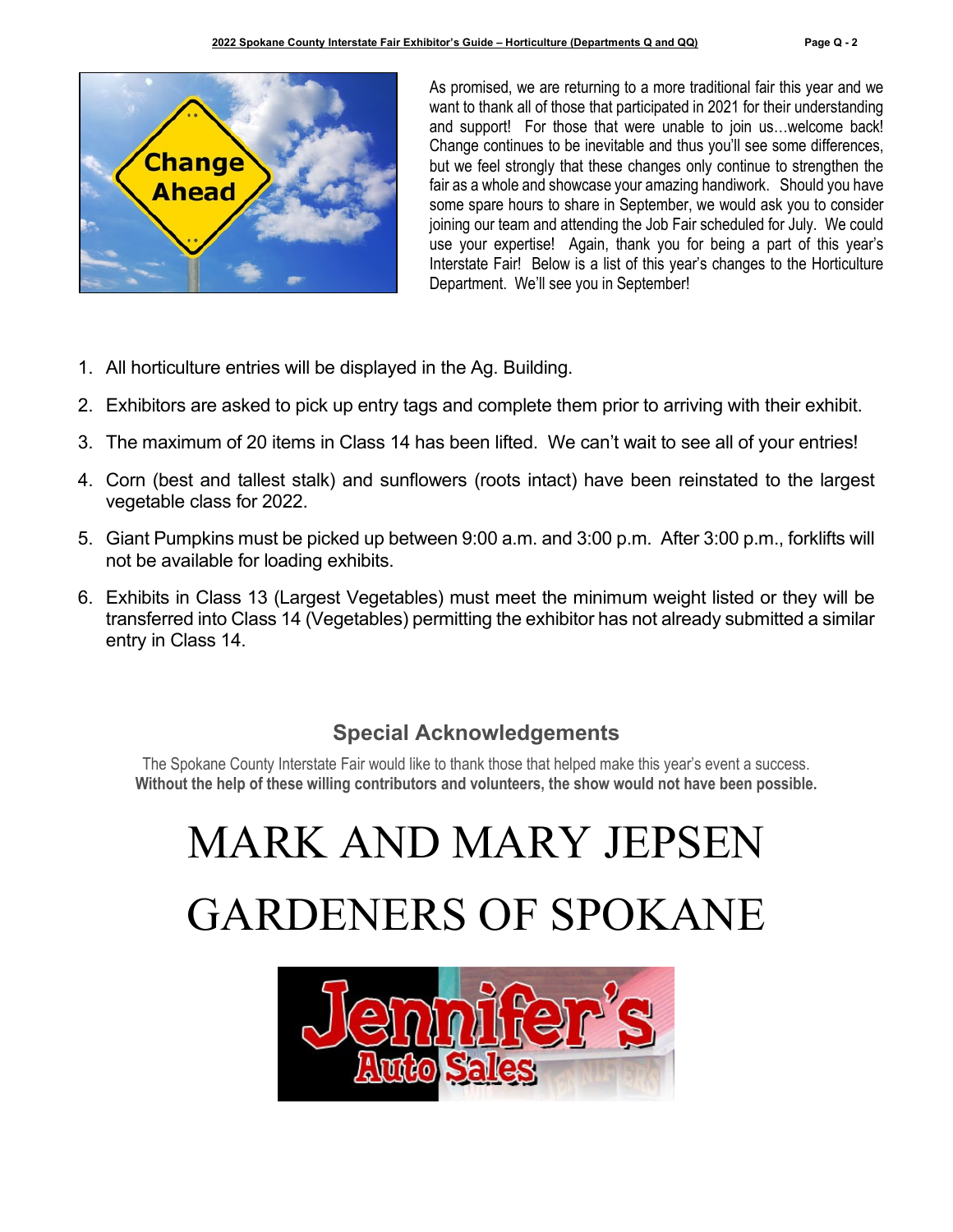*On behalf of the Spokane County Fair and Expo Center Advisory Board, I would like to thank you for being a part of the 2022 Spokane County Interstate Fair. Last year, due to COVID restrictions, there was a question as to whether or not a traditional fair could be held and the "go ahead" did not arrive until the end of June. This year, we are excited to push the "green light" early on and have thus chosen the fair theme of "All Systems GO". We are truly looking forward to an exciting year at this year's fair! The competitive exhibits program is one very important piece in the giant puzzle we work together to create each year and we consider it a privilege to showcase the talents of our community and want to thank you for being a part of the event.* 

*We are very excited for the return of Grandstand Events this year including the Professional Rodeo Cowboys Association Rodeo on September 9- 10 and three nights of concerts including Cole Swindell (September 12), Elle King (September 14), and Nelly (September 15). The arena will then transform for the final weekend of motorsports which will include Truck and Tractor Pulls (September 16) and two nights of Demolition Derby (September 17-18).*

*I want to extend our heart-felt thanks to the volunteers, staff, and community groups who work tirelessly each year to make the Fair a memorable experience for the whole family. We encourage you to return to the Interstate Fair to view your handiwork on display (hopefully with a special rosette attached) and to enjoy the rest of the experience including the food, rides, vendors, animals, and entertainment. From all of us, good luck on your entry and thank you for your continued support of the Spokane County Interstate Fair…we'll see you in September!*

*Clint Branz Advisory Board Chair*

# **ADVISORY BOARD MEMBERS**

CLINT BRANZ (Chair) – Spokane Valley CRAIG OPSAL – Mead WAYNE BROKAW – Cheney **Valleyford** Cheney And Cheney And Cheney And Cheney JEFF SEVIGNEY – Valleyford LEE CAMERON – Spokane Valley **KIERA SCRIVEN** – Youth Member KARY GIBBS (Vice Chair) – Spokane Valley ARTHUR WHITTEN - Spokane

# **JUNIOR ADVISORY BOARD MEMBERS**

AEDAN HENNINGTON – Liberty HS

SARAH CAMPBELL – Mt. Spokane HS AUTUMN HIBBS – University HS MORGAN CHRISTIAN - Freeman HS NEW ASSESSMENT AND NEVAEH MOBLEY – Deer Park HS KATE DENMARK - Freeman HS CHLOE NOLLER – NW Christian HS JENNA DUBOIS – West Valley HS AUSTIN SCRIVEN – Shadle Park HS JAKE GENDREAU (Co-Chair) - Mead HS KIERA SCRIVEN (Co-Chair) – North Central HS ABIGAIL HEGNEY – Gonzaga Prep HS SRIKAR SURAPANENI – Ridgeline HS

## **MISSION STATEMENT**

As one of Spokane's largest annual events, the Interstate Fair strives to be a place where one can visit the past, explore the future, and enjoy the wonders of the present in a single location by:

- Promoting public education related to our agricultural heritage;
- Serving as a showcase of the talents of our community by providing a means of education, exhibit, and competition;
- Promoting family-oriented entertainment and activities;
- Providing superior customer service and an enjoyable experience;
- Recognizing the vast cultural diversity of our participants and visitors;
- Providing commercial opportunities that showcase information and new products related to agriculture, outdoor living, and other local interests;
- Being innovative and creative in planning and growth in a secure and fiscally responsible way; and
- Providing a safe and friendly environment.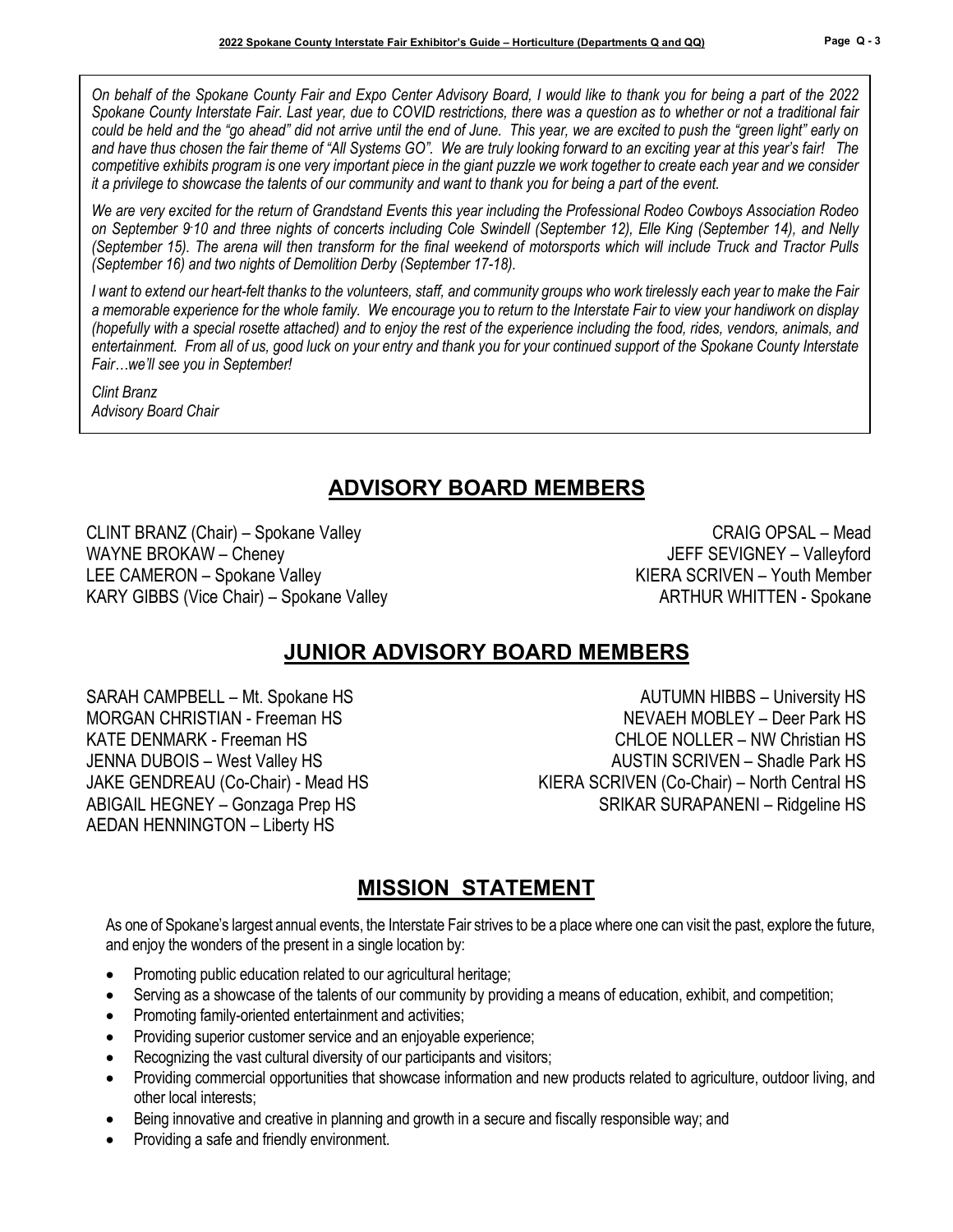# **HORTICULTURE OPEN - DEPARTMENT Q**

**YOUTH - DEPARTMENT QQ**





## **ALL ENTRIES**

**August 9** / Tuesday – Entry Forms Due **September 7** / Wednesday (9 a.m. to 7 p.m.) – Arrive **September 8** / Thursday (9:00 a.m.) – Judging **September 19** / Monday (9 a.m. to 3 p.m.) – Release / Giant Pumpkins **September 19** / Monday (9 a.m. to 7 p.m.) – Release

### **HORTICULTURE DEPARTMENT INFORMATION**

**COMPLETING ENTRY FORMS**: All exhibitors must use entry form found at the conclusion of the book and they must be postmarked on or before August 9, to Fair Entries, 404 N Havana Street Ste 1, Spokane Valley WA 99202-4663. Particular care should be given in the preparation of all entry forms. Full and correct information must be given. Staff will be available in Bay 2 from 4:00 to 7:00 p.m. on August 9 to assist you with your entry form if needed.

**EXHIBIT TAGS**: Exhibitors may pick up exhibit tags at the Fair Office when submitting their entry form beginning August 9 (Monday through Friday). Exhibit tags must be complete and delivered with the horticulture item.

**ARRIVING AT THE FAIR**: Please take exhibits to the south door of Agriculture Building accessible from the South Gate off Havana Street, then through the Yellow Gate just east of Avista Stadium.

**PASSES / TICKETS**: Care of the exhibit items is not required during the operating days of the Fair, thus passes and tickets will not be distributed. Exhibitors are encouraged to purchase discounted tickets at the Fair Office beginning in July and running through September 8.

**EXHIBITING AT THE FAIR**: The Department Superintendent and/or Fair Coordinator may exclude an exhibit from being exhibited at the Fair if it is not properly prepared. Each exhibit shall be placed according to the decision of the judge and such placing shall be final. Anyone interfering with a judge will forfeit the right of prize money. Any protest regarding the judging shall be made in writing and must be accompanied by a \$25.00 deposit. Such protest must state plainly the cause of the complaint or appeal and must be filed with the Fair Office within 24 hours after the cause of the protest. If the Fair sustains the appeal, the fee will be refunded. The Fair reserves the right to cancel or combine classes/lots as needed, as well as substitute judges. Classes/lots may be combined or cancelled due to number of entries. If there is no competition in a class/lot for two years, the class/lot may be dropped.

**EXHIBITING AT THE FAIR (Additional Youth Information):** Youth exhibitors must not be under 5 years of age or over 18 years of age as of 01/01/22. Awards in all classes/lots will be made on a point system, listed for each exhibit. The money per point will be the same for all exhibits and will be calculated by dividing all prize money by the total points awarded. A youth may choose to compete in the open class instead of the youth class, however cannot compete in both.

**FURTHER INFORMATION**: The following information is provided to further clarify.

- o Exhibitor may enter only one entry per lot except as described here. Exhibitors are NOT limited only to entries as described in each class, but instead are encouraged to enter additional exhibits in their proper class under lot listed "Other". More than one entry will be permitted in "Other" lot as long as each entry is a different variety and entered as a sub lot. For example Class 2 Lot 24 - Other (Liberty), Lot 24a - Other (Idaed), Lot 24b - Other (Newton Pippin).
- $\circ$  Items entered for judging must have been grown and cared for by the exhibitor during the past year, since September 2021.
- o The Fair will furnish flats and plates where called for.
- $\circ$  Select only fruit and vegetables that are uniform in shape, free from blemishes, and without worm holes. Wash, but do not scrub. Root vegetables should have about 1" tops. Don't peel onions. Leave some outer leaves on cabbage, cauliflower, and lettuce.
- $\circ$  Exhibits that have become unsightly because of damage, decay, or wilting may be removed from display.<br>
The Fair is not responsible for loss or damage.
- The Fair is not responsible for loss or damage.
- $\circ$  Variety, if known, should be listed on the exhibit entry tag.<br> $\circ$  Judges have the right to open any container.
- Judges have the right to open any container.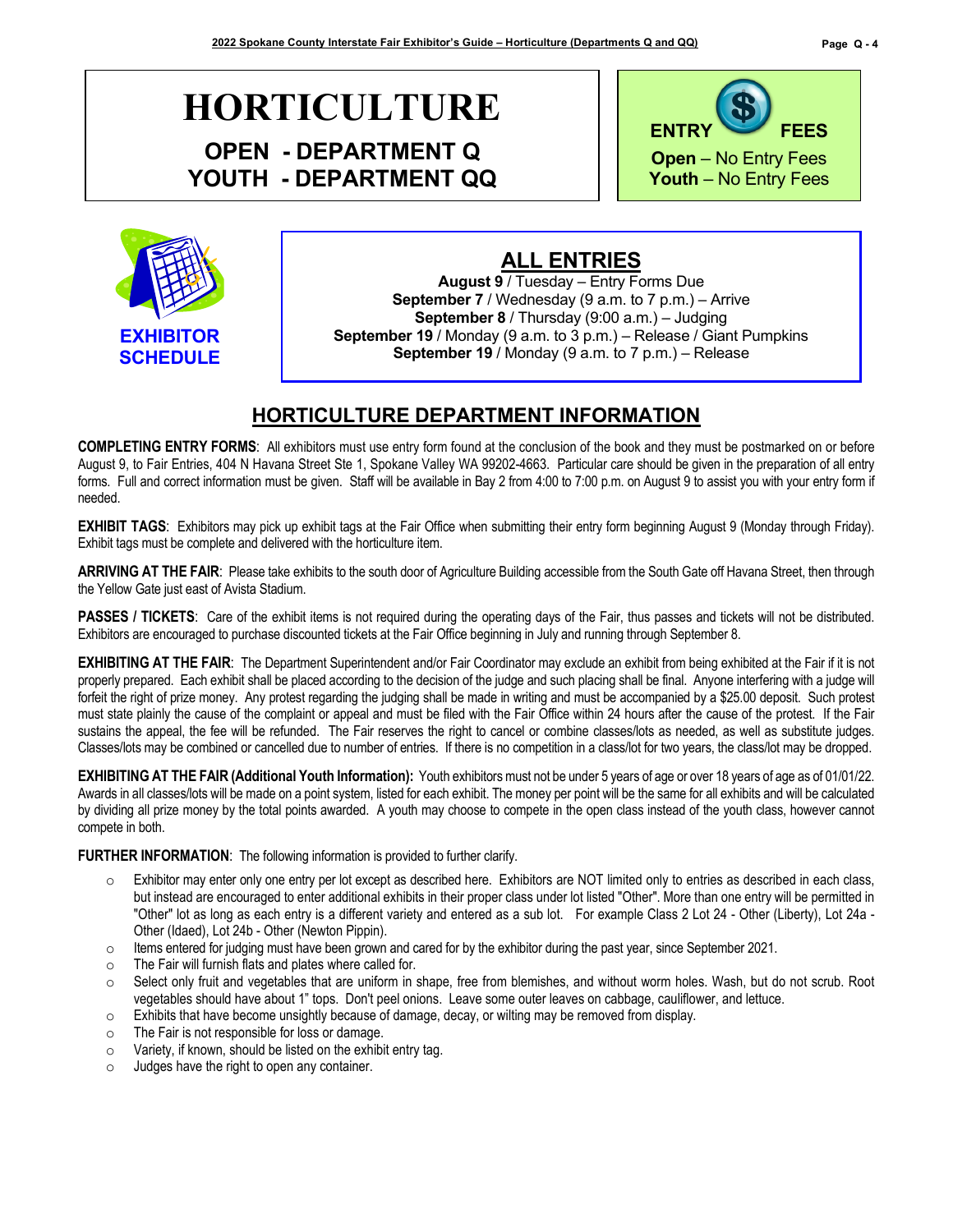**RELEASE OF EXHIBITS**: Please pickup exhibits in the same location that they were delivered (Ag. Building) accessible from the South Gate off of Havana Street, then through the Yellow Gate just east of Avista Stadium. Exhibitors must present claim ticket when picking up their exhibit and must not remove exhibit unless superintendent or assistant is present to check out the exhibit. No exhibit shall be withdrawn before Monday, September 19. If you have not left the office a self-addressed, stamped envelope for your prize money check and would like us to mail your check to you, you may leave the envelope with the department clerk upon picking up your exhibits.

PRIZE MONEY: Only exhibits listed in the Exhibitor's Guide will be accepted for prize money awards. For prize money, judge may or may not award all placings according to their discretion. Awards will be based on judges' records. Ribbons and tags shall not be considered proof for payment of prize money awards. Prize money will be forfeited by exhibitors failing to adhere to the release times printed in the Exhibitor's Guide. Prize money checks may be picked up at the Fair Office between October 15 and 31 (Monday through Friday, 8:00 a.m. to 4:30 p.m.). Checks remaining after October 31 and/or checks not cashed by November 30 will become forfeited and considered a donation to the SCF&EC. To clarify, the checks will not be considered "abandoned" property under Chapter 63.29 RCW, but will be a donation by the payee to the SCF&EC. Checks will NOT be issued or re-issued after November 30. If you are unable to pick up your prize money check, you may mail the office a self-addressed, stamped envelope with a request for us to mail your check. Prize money will be paid according to the following point system:

| CLASS 1 / Lots 1-24:                                      | Blue $-15$ pts   | $Red - 11$ pts | White $-7$ pts  |
|-----------------------------------------------------------|------------------|----------------|-----------------|
| CLASS 2 / Lots 1-24:                                      | Blue $-50$ pts   | $Red-37$ pts   | White $-25$ pts |
| CLASS $3$ / Lots 1-4:                                     | Blue $-15$ pts   | $Red - 11$ pts | White $-7$ pts  |
| CLASS $4$ / Lots 1-4:                                     | Blue $-50$ pts   | $Red-37$ pts   | White $-25$ pts |
| CLASSES 5 AND 6 / Lots 1-3:                               | Blue $-15$ pts   | $Red - 11$ pts | White $-7$ pts  |
| CLASS $7$ / Lots 1-5:                                     | Blue $-15$ pts   | $Red - 11$ pts | White $-7$ pts  |
| CLASS $8/$ Lots 1-4:                                      | Blue $-15$ pts   | $Red - 11$ pts | White $-7$ pts  |
| CLASS $9/$ Lots 1-3:                                      | Blue $-15$ pts   | $Red - 11$ pts | White $-7$ pts  |
| CLASS 10 / Lots 1-6:                                      | Blue $-30$ pts   | $Red - 22$ pts | White $-15$ pts |
| CLASS 11 / Lots 1-9:                                      | Blue $-20$ pts   | $Red - 15$ pts | White $-10$ pts |
| CLASS $12$ / Lot 1:<br>(American System)                  | $1st - 30$ pts   | $2nd - 22$ pts | $3rd - 15$ pts  |
| CLASS 13 / Lots 1-8, 10-12, 16-18:                        | Blue $-20$ pts   | $Red - 15$ pts | White $-10$ pts |
| (American System / Q and QQ overall)<br>CLASS 13 / Lot 9: | $1st - $100.00$  | $2nd - $60.00$ | $3rd - $40.00$  |
| CLASS 13 / Lots 13-15:                                    | Blue $-$ 100 pts | $Red - 75$ pts | White $-50$ pts |
| CLASS 14 / Lots 1-85:                                     | Blue $-15$ pts   | $Red - 11$ pts | White $-7$ pts  |
|                                                           |                  |                |                 |

#### **SPECIAL AWARDS**

Open / Youth – Largest Pumpkin (by weight) will receive \$100.00, Reserve will receive \$60.00, and 3<sup>rd</sup> will receive \$40.00 (Dept. Q and QQ together). An Apple King Trophy will be awarded for total apple exhibits in Class 1, lots 1 through 24 of Department Q and QQ.

A trophy will be awarded to the exhibitor earning the greatest number of total points in Class 14.

A trophy will be awarded to the exhibitor earning the most "Blue Ribbon" points in Horticulture (Entire Department of Q and QQ).

Youth - The Gardeners of Spokane offer three special awards to the youth entering the largest pumpkins by weight. All youth entering Class 13, Lot 9, will automatically be competing in the Largest Pumpkin Contest. Gardeners of Spokane will have seeds available (April / May).

#### **GUESS THE WEIGHT OF THE PUMPKIN** Sponsored by Jennifer's Auto Sales (It's Where You Save Your Green) First Place - \$100.00 Second Place - \$75.00 Third Place - \$50.00

**SUPERINTENDENT**: Superintendent shall be in full charge of the department to which assigned and shall administer all policies pertaining to the respective department. Superintendent shall have charge of the entries, judge's sheets, and award sheets and shall be responsible for their being filled out correctly and returned to the Fair Office. Superintendent has authority to discharge exhibits not meeting quality standards. Any protest regarding the duties of Superintendents, MUST be made to the Fair Coordinator.



**Superintendent Bonnie Sewell**

**ADDITIONAL FAIR INFORMATION**: No person will be permitted to distribute advertising matter upon the grounds except from their place of business or exhibit space. No person shall distribute advertising matter upon the grounds, including, "For Sale" signs without Superintendent Approval. A "For Sale" bulletin board will be centrally located within each building / department for exhibitor use. The distribution of handbills, fliers, and heralds will not, under any circumstances, be permitted. Anyone violating this rule is subject to fine or expulsion from the grounds. Begging, soliciting, singing, and/or public speaking are prohibited. All concession space will be sold by the management and application must be made in writing. Under no circumstances will anyone be permitted to operate a concession without a signed agreement. 24-hour guard service is provided during the Fair. The Fair will use every precaution for safe preservation of entries on exhibit, but will not be responsible for loss or damage. Spokane County Sheriff supervises police protection. Spokane Valley Fire Department supervises fire protection. Only seeing-eye dogs or dogs participating in an approved demonstration or commercial booth will be allowed on the grounds. Service animals trained for a specific service to aid the person they are accompanying will be allowed on the grounds. Companion animals will not be permitted. Smoking in the buildings and barns is prohibited. Alcoholic beverages are prohibited on the grounds except in the Beer Garden.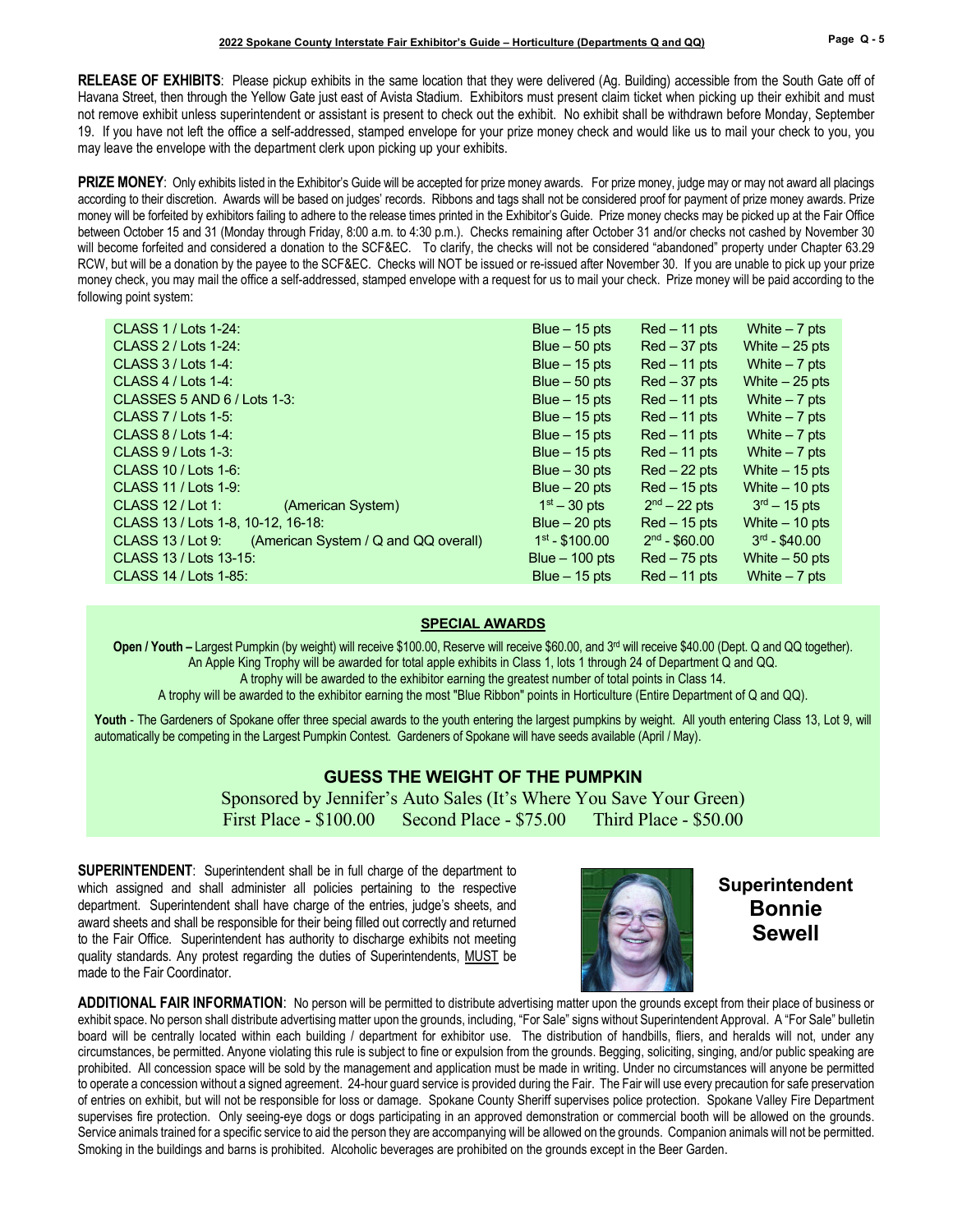#### **CLASS 1 – APPLES**

Five apples or ten crab apples will constitute an exhibit. Use lots listed under Class 2.

#### **CLASS 2 – TRAY OF APPLES**

One tray (11.5" x 18" x 2" deep) will constitute an exhibit. Use apple packing trays (furnished by the Fair).

| <b>LOT</b> |                          | LOT |                     | LOT |                             |
|------------|--------------------------|-----|---------------------|-----|-----------------------------|
|            | Beacon                   |     | Gala                | 17  | Spartan                     |
|            | Crab Apple, specify type | 10  | <b>Granny Smith</b> | 18  | Summered                    |
| 3          | Criterion                | 11  | Gravenstein         | 19  | Wagner                      |
|            | Delicious, Golden        | 12  | Jonathan            | 20  | Wealthy                     |
|            | Delicious, Red           | 13  | McIntosh            | 21  | Winesap                     |
| 6          | Delicious, Striped       | 14  | Paula Red           | 22  | Winter Banana               |
|            | Earligold                | 15  | Prime Red           | 23  | <b>Yellow Transparent</b>   |
|            | Empire                   | 16  | Red Rome            | 24  | Other apple, please specify |

#### **CLASS 3 – PEARS**

Five pears will constitute an exhibit. Use lots under Class 4.

#### **CLASS 4 – TRAY OF PEARS**

One tray (11.5" x 18" x 2" deep) will constitute an exhibit. Use apple packing trays (furnished by the Fair).

| <b>LOT</b>          |                                                 | LOT                     |                                                                                    | <b>LOT</b> |                                    |
|---------------------|-------------------------------------------------|-------------------------|------------------------------------------------------------------------------------|------------|------------------------------------|
| 1<br>$\overline{2}$ | <b>Bartlett</b><br><b>Red Bartlett</b>          | 3                       | D'Anjou                                                                            | 4          | Other than listed, please specify  |
|                     |                                                 |                         | <b>CLASS 5 - PEACHES</b><br>Five peaches will constitute an exhibit.               |            |                                    |
| <b>LOT</b>          |                                                 | <b>LOT</b>              |                                                                                    | <b>LOT</b> |                                    |
| 1                   | Fairhaven                                       | $\overline{\mathbf{c}}$ | Redhaven                                                                           | 3          | Other than listed, please specify  |
|                     |                                                 |                         | <b>CLASS 6 - PLUMS / PRUNES</b><br>Ten plums or prunes will constitute an exhibit. |            |                                    |
| <b>LOT</b>          |                                                 | <b>LOT</b>              |                                                                                    | <b>LOT</b> |                                    |
| 1                   | Plum, specify type                              | 2                       | Prune, Italian                                                                     | 3          | Other prune, please specify        |
|                     |                                                 |                         | <b>CLASS 7 - GRAPES</b><br>Two clusters of grapes will constitute an exhibit.      |            |                                    |
| <b>LOT</b>          |                                                 | <b>LOT</b>              |                                                                                    | <b>LOT</b> |                                    |
| 1<br>$\overline{2}$ | Concord<br>Other blue variety, please list name | 3<br>4                  | Any red variety, please list name<br>Any white variety, please list name           | 5          | Any wine variety, please list name |
|                     |                                                 |                         | <b>CLASS 8 - BERRIES</b><br>One standard pint box will constitute an exhibit.      |            |                                    |
| <b>LOT</b>          |                                                 | <b>LOT</b>              |                                                                                    | <b>LOT</b> |                                    |
| 1<br>$\overline{2}$ | <b>Blackberries</b><br>Raspberries              | 3                       | <b>Strawberries</b>                                                                | 4          | Other berries, please specify      |

**2** Raspberries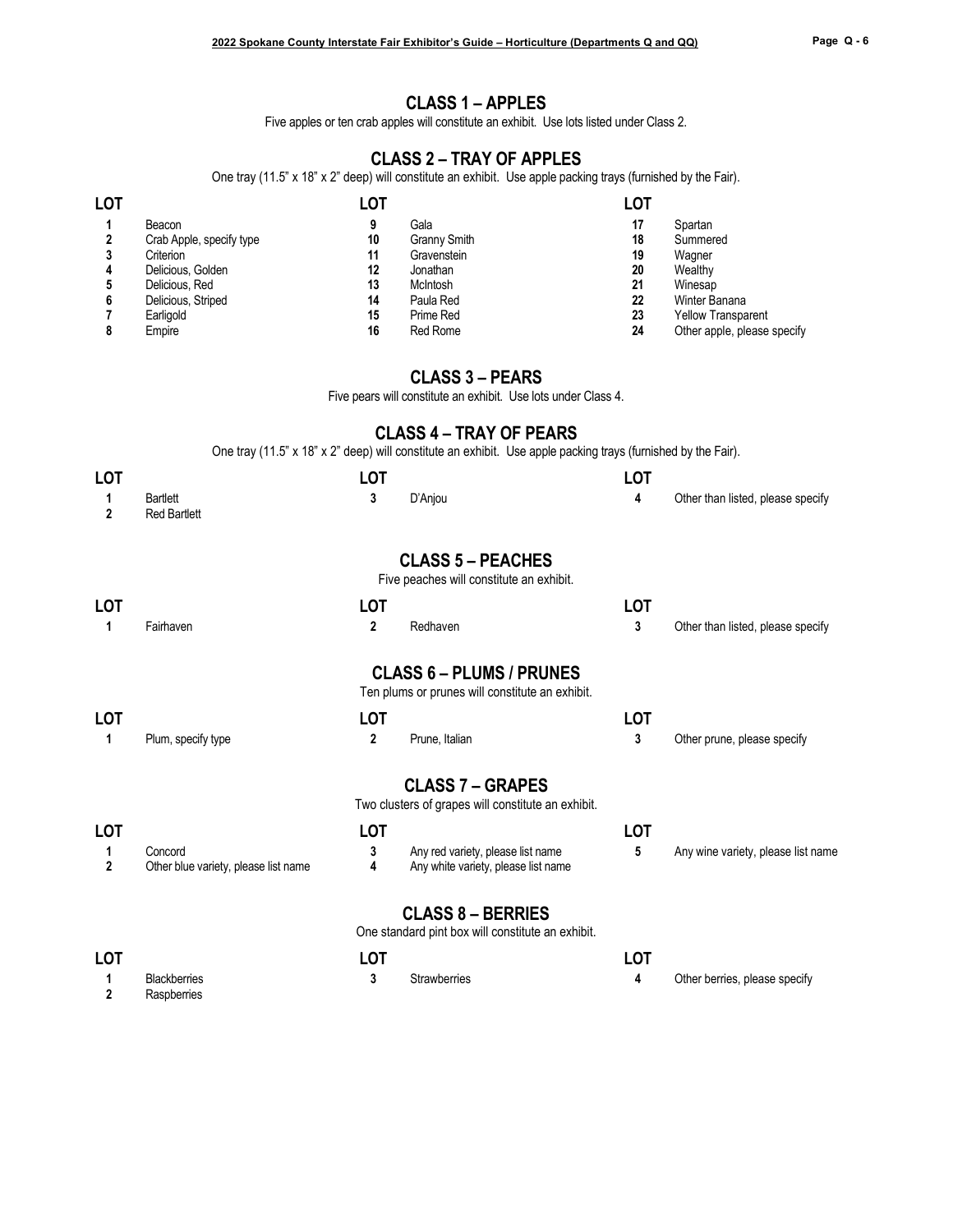#### **CLASS 9 – NUTS**

Twelve nuts of uniform size will constitute an exhibit.

| <b>LOT</b> |         |           |                            |
|------------|---------|-----------|----------------------------|
|            | Walnuts | Hazelnuts | Other nuts, please specify |

#### **CLASS 10 – TRAY OF POTATOES**

One tray (11.5" x 18" x 2" deep) will constitute an exhibit. Use apple packing trays (furnished by the Fair).

| <b>LOT</b> |             | ∟OT |                    |                                   |
|------------|-------------|-----|--------------------|-----------------------------------|
|            | Round red   |     | Early round yellow | Long white                        |
|            | Round white |     | Early long yellow  | Other than listed, please specify |

#### **CLASS 11 – HERBS**

Fresh herbs must be grown in pots that are labeled as to what kind of herb. All pots must have trays under them (no exceptions).

| <b>LOT</b>                |         | LOT |         | LOT |                                   |
|---------------------------|---------|-----|---------|-----|-----------------------------------|
|                           | Basil   |     | Oregano |     | Tarragon                          |
|                           | Chives  |     | Parslev |     | Thvme                             |
| $\ddot{\phantom{0}}$<br>ν | Comfrey |     | Sage    |     | Other than listed, please specify |

#### **CLASS 12 / LOT 1 – MARKET BASKETS**

Seven or more different fruits, vegetables, flowers or herbs in a basket will constitute an exhibit. Exhibit must contain at least four vegetables. Exhibitor must supply the basket or container and have basket wrapped in cellophane (not plastic wrap).

Basket or container must hold 100% of the exhibit and entries may not overflow to the display table. All horticulture must have been grown by the exhibitor. Polish may not be used on any item. This class will be judged on the American System. Youth will be judged separately from adult entries. No premium will be awarded to exhibits not considered up to standard regardless of number of entries in the class. This class was previously titled "Gift Baskets".



large vegetable

#### **CLASS 13 – LARGEST VEGETABLES**

Judged by weight only. The Superintendent has the authority to disqualify or reject any exhibit for various reasons including, but not limited to, unsoundness, evidence of rot, etc. The decision of the judge(s) is final. All entries must have been owned, grown and cared for by the exhibitor during the past year. 2021 Largest Pumpkin Winner – Gerry and Dani Gadberry of Deer Park at 1,126 pounds.

| LOT |                                        | _OT |                                      |    |                                                  |
|-----|----------------------------------------|-----|--------------------------------------|----|--------------------------------------------------|
|     | Beet, table, 2 pounds or more          |     | Onion, 1 pound or more               |    | Sunflower, largest head (root intact, no aphids) |
|     | Beet, mangel or sugar, 10 lbs. or more | 8   | Potato, 2 pounds or more             | 14 | Sunflower, most heads (root intact, no aphids)   |
|     | Carrot, 1 pound or more                |     | Pumpkin, 300 pounds or more          | 15 | Sunflower, tallest (root intact, no aphids)      |
|     | Cabbage, 10 pounds or more             | 10  | Squash / Other, 10 lbs. or more      | 16 | Tomato, 2 pounds or more                         |
|     | Cucumber, 2 pounds or more             | 11  | Squash / Zucchini, 10 lbs. or more   |    | Turnip, 2 pounds or more                         |
|     | Kohlrabi, 1 pound or more              |     | Sunflower, largest head, 12" or more | 18 | Other, please specify – can be any extra         |

# WORK AT THE INTERSTATE FAIR

Spokane County Interstate Fair hires employees for the Fair as ticket sellers, ticket takers, department clerks, and janitorial. If you are interested…please attend our Job Fair scheduled for July 13 (3 to 7:00 p.m.).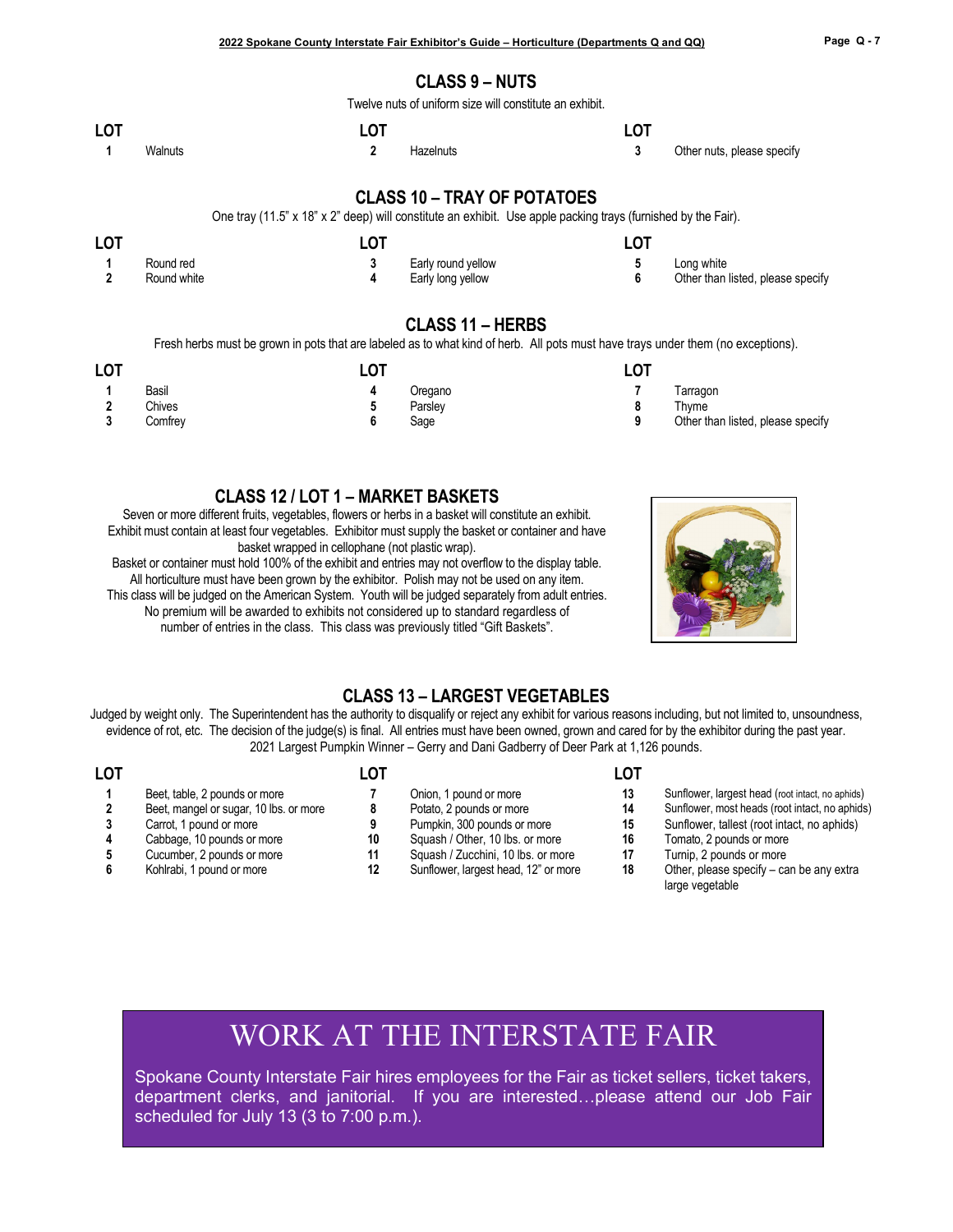#### **CLASS 14 –VEGETABLES**

Do not remove outer leaves from cabbage. For Lot 74, scratch design or picture on pumpkin or squash two weeks before Fair time, while it is still on the vine. Tinting with India Ink or colored felt pens or watercolors is permissible.

| LOT |                                       | <b>LOT</b> |                                      | <b>LOT</b> |                                       |
|-----|---------------------------------------|------------|--------------------------------------|------------|---------------------------------------|
| 1   | Beans, green snap (12 pods)           | 30         | Kohlrabi, white (3)                  | 59         | Squash, banana (1)                    |
| 2   | Beans, yellow snap (12 pods)          | 31         | Kohlrabi, purple (3)                 | 60         | Squash, golden delicious (1)          |
| 3   | Beans, lima (12 pods)                 | 32         | Lettuce (1 head)                     | 61         | Squash, spaghetti (1)                 |
| 4   | Beans, purple (12 pods)               | 33         | Onions, white, do not peel (4)       | 62         | Squash, sweet meat (1)                |
| 5   | Beans, dry, shelled, white (one pint) | 34         | Onions, yellow, do not peel (4)      | 63         | Squash (1), other winter, specify     |
| 6   | Beans, dry, shelled, red (one pint)   | 35         | Onions, red, do not peel (4)         | 64         | Squash, small acorn type (1)          |
|     | Beans, dry, shelled, pinto (one pint) | 36         | Parsnips (3)                         | 65         | Squash, butternut (1)                 |
| 8   | Beans, other than above               | 37         | Peas, edible pods (6)                | 66         | Squash, buttercup (1)                 |
| 9   | Beets, table (6)                      | 38         | Peppers, green sweet (3)             | 67         | Squash, small zucchini (1)            |
| 10  | Broccoli (3)                          | 39         | Peppers, yellow sweet (3)            | 68         | Squash, large zucchini, mature for b  |
| 11  | Cabbage, red (1 head)                 | 40         | Peppers, hot red (6)                 |            | making $(1)$                          |
| 12  | Cabbage, savoy (1)                    | 41         | Peppers, hot green (6)               | 69         | Squash, crookneck, skin penetrable    |
| 13  | Cabbage, late (1)                     | 42         | Peppers, hot yellow (6)              |            | thumbnail (1)                         |
| 14  | Carrots, table (6)                    | 43         | Popcorn (3 ears)                     | 70         | Squash, straightneck, skin penetrable |
| 15  | Cauliflower (1 head)                  | 44         | Potatoes, round red (4)              |            | by thumbnail (1)                      |
| 16  | Cantaloupe / Muskmelon (1)            | 45         | Potatoes, round white (4)            | 71         | Squash, patty pan (1)                 |
| 17  | Celery, roots intact (1 stalk)        | 46         | Potatoes, long white (4)             | 72         | Squash, scallop (1)                   |
| 18  | Corn, roasting ears stage, 1/2 husk   | 47         | Potatoes, early round yellow (4)     | 73         | Squash, other summer, specify (1)     |
|     | removed (3)                           | 48         | Potatoes, European (4)               | 74         | Squash or Pumpkin (1), etched*        |
| 19  | Cucumbers, pickling under 6" (6)      | 49         | Pumpkin, pie (1)                     | 75         | Tomatoes, ripe (4)                    |
| 20  | Cucumbers, slicing over 6" (3)        | 50         | Pumpkin, best field (1)              | 76         | Tomatoes, green (4)                   |
| 21  | Cucumbers, burpless (3)               | 51         | Pumpkin, miniature (paper plate of 5 | 77         | Tomatoes, red salad (12)              |
| 22  | Cucumbers, lemon (3)                  |            | of a kind)                           | 78         | Tomatoes, green salad (12)            |
| 23  | Dill (3 stalks)                       | 52         | Radishes, any kind with tops on (12) | 79         | Tomatoes, yellow preserving (12)      |
| 24  | Eggplant, purple (1)                  | 53         | Rhubarb (6 stalks)                   | 80         | Tomatoes, any other, specify (4)      |
| 25  | Eggplant, white (1)                   | 54         | Rutabaga (3)                         | 81         | Turnips, table size (6)               |
| 26  | Garlic, regular (6)                   | 55         | Squash, blue hubbard (1)             | 82         | Watermelon (1)                        |
| 27  | Garlic, large (3)                     | 56         | Squash, green hubbard (1)            | 83         | Watermelon, midget (1)                |
| 28  | Gourds (basket of 5 or more)          | 57         | Squash, golden hubbard (1)           | 84         | Any unusual container plant, specify  |
| 29  | Ground cherries (1 pint with husks)   | 58         | Squash, marblehead (1)               | 85         | Other vegetable, specify              |

|    | LOT |                                                           |
|----|-----|-----------------------------------------------------------|
|    | 59  | Squash, banana (1)                                        |
|    | 60  | Squash, golden delicious (1)                              |
|    | 61  | Squash, spaghetti (1)                                     |
|    | 62  | Squash, sweet meat (1)                                    |
|    | 63  | Squash (1), other winter, specify                         |
|    | 64  | Squash, small acorn type (1)                              |
|    | 65  | Squash, butternut (1)                                     |
|    | 66  | Squash, buttercup (1)                                     |
|    | 67  | Squash, small zucchini (1)                                |
|    | 68  | Squash, large zucchini, mature for bread<br>making (1)    |
|    | 69  | Squash, crookneck, skin penetrable by<br>thumbnail (1)    |
|    | 70  | Squash, straightneck, skin penetrable<br>by thumbnail (1) |
|    | 71  | Squash, patty pan (1)                                     |
|    | 72  | Squash, scallop (1)                                       |
|    | 73  | Squash, other summer, specify (1)                         |
|    | 74  | Squash or Pumpkin (1), etched*                            |
|    | 75  | Tomatoes, ripe (4)                                        |
|    | 76  | Tomatoes, green (4)                                       |
|    | 77  | Tomatoes, red salad (12)                                  |
|    | 78  | Tomatoes, green salad (12)                                |
| 2) | 79  | Tomatoes, yellow preserving (12)                          |
|    | 80  | Tomatoes, any other, specify (4)                          |
|    | 81  | Turnips, table size (6)                                   |
|    | 82  | Watermelon (1)                                            |
|    | 83  | Watermelon, midget (1)                                    |
|    | 01  | $\Lambda$ putupuat approximar plant appoint               |

- 
- 

## **PUMPKIN CARVING CONTEST Sponsored by Mark and Mary Jepsen**

Mark and Mary Jepsen will sponsor a free pumpkin-carving contest, Saturday, September 17, beginning at 11:00 a.m. and will continue until the pumpkin supply is depleted. Competition will take place at the Agriculture Building. Pumpkins can be carved any time between 11:00 a.m. and 2:00 p.m. and will be judged immediately following the contest. All entries will receive ribbons. Competition will be divided into three age groups, and rosettes will be given in each division. The winners in each division will also compete for a Grand Champion Rosette.

> **Department A** - Youth 5 years through 8 years. **Department B** - Youth 9 years through 11 years. **Department C** - Youth 12 years through 15 years.

Contestants will be given no special admission privileges. They may furnish their own pumpkin and carving equipment, if they wish. However, pumpkins and paring knives will be available at the Fair for free. The Fair will not be held responsible for any accident that might arise during the contest. All youth, except section winners, may claim their ribbon and carved pumpkin when the contest is over.